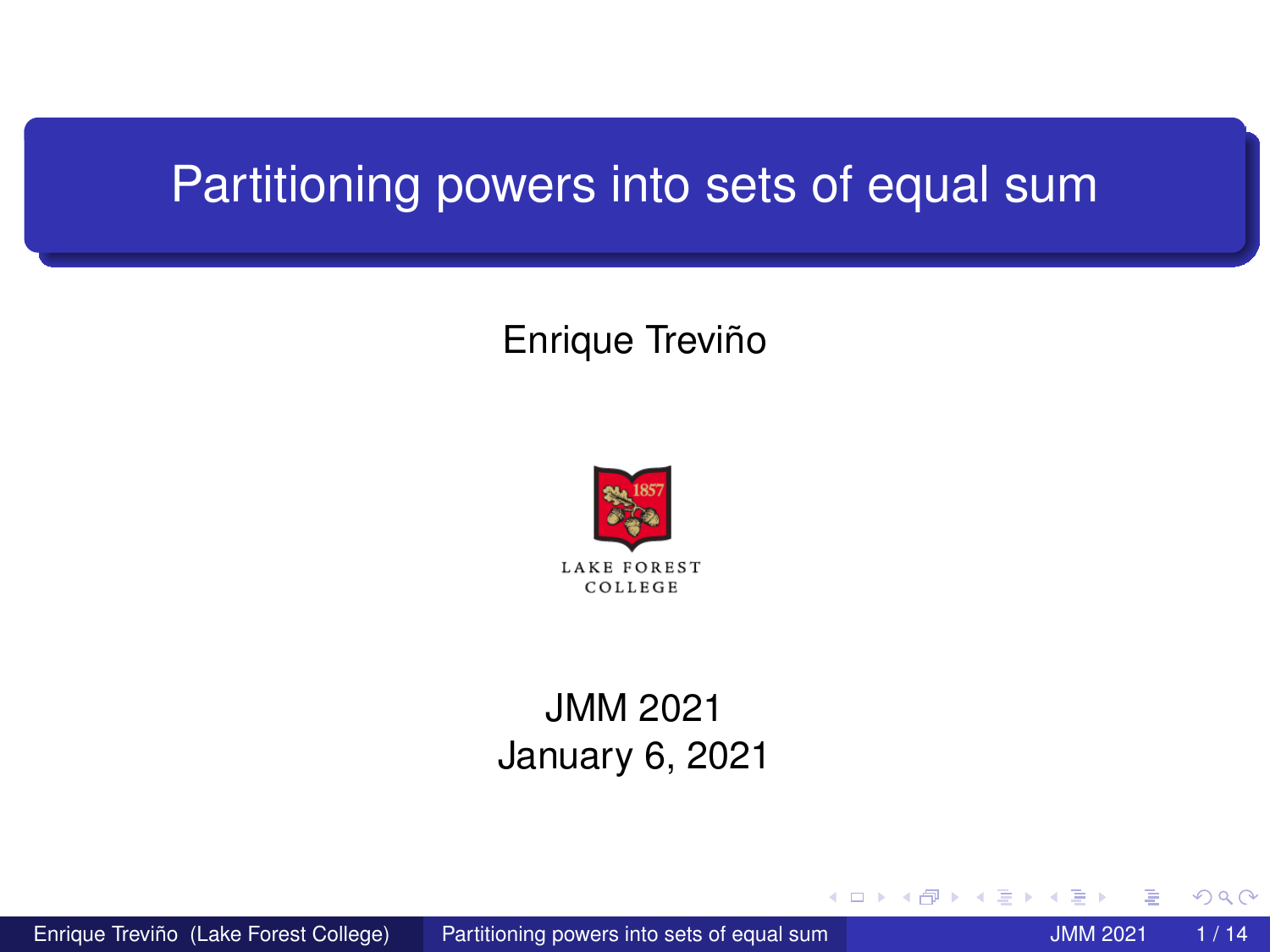Consider the following puzzle submitted by Dean Ballard to the Riddler column on the FiveThirtyEight website:

*King Auric adored his most prized possession: a set of perfect spheres of solid gold. There was one of each size, with diameters of 1 centimeter, 2 centimeters, 3 centimeters, and so on. Their brilliant beauty brought joy to his heart. After many years, he felt the time had finally come to pass the golden spheres down to the next generation – his three children. He decided it was best to give each child precisely one-third of the total gold by weight, but he had a difficult time determining just how to do that. After some trial and error, he managed to divide his spheres into three groups of equal weight. He was further amused when he realized that his collection contained the minimum number of spheres needed for this division. How many golden spheres did King Auric have?*

 $\Omega$ 

(ロトイ部)→(差)→(差)→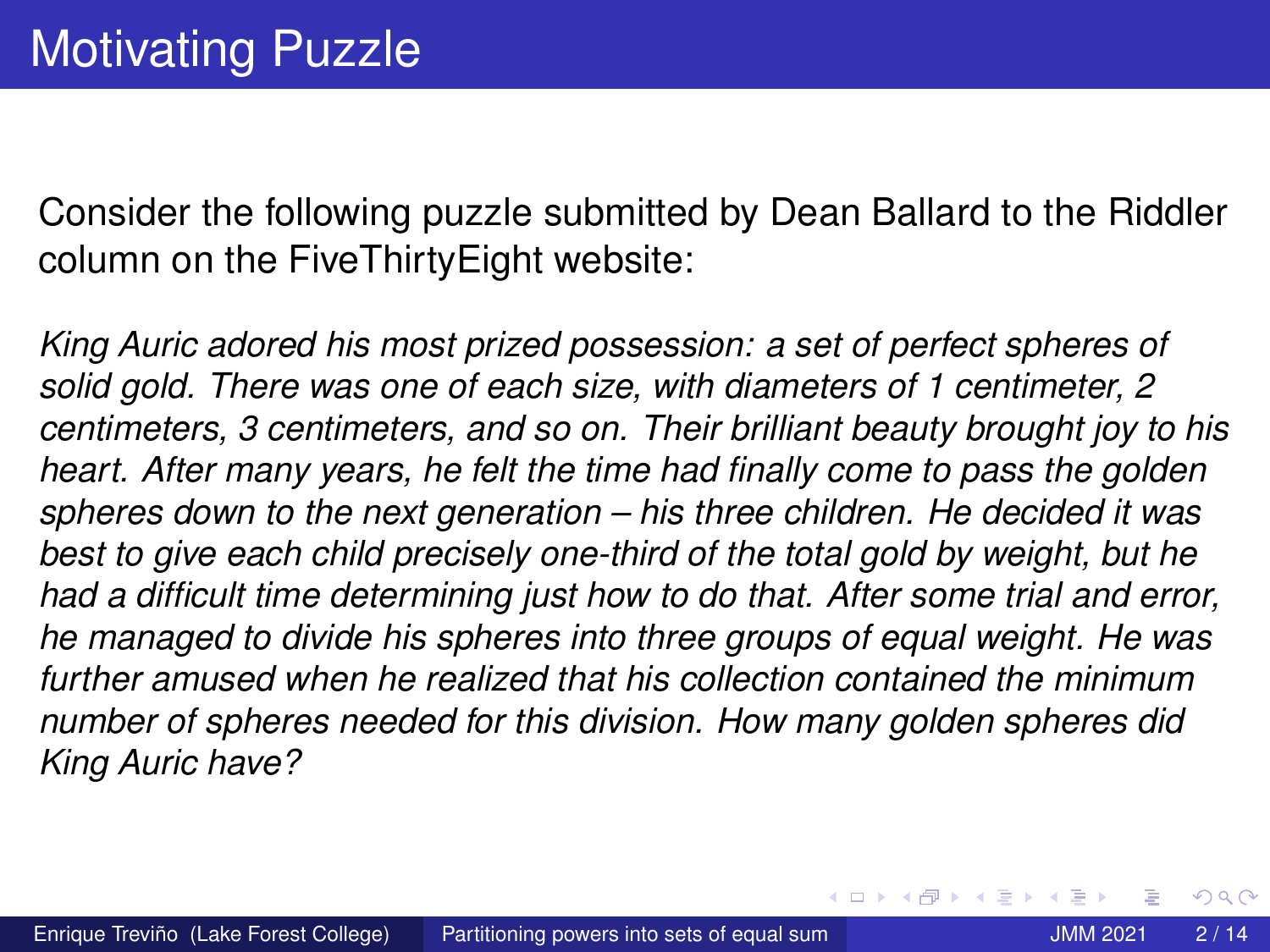## What is the smallest positive integer *n* such that  $1^3, 2^3, \ldots, n^3$  can be partitioned into three sets with equal sum?

## **Question**

*For what positive integers n can the set* {1 3 , 2 3 , . . . , *n* <sup>3</sup>} *be partitioned into three sets with equal sum?*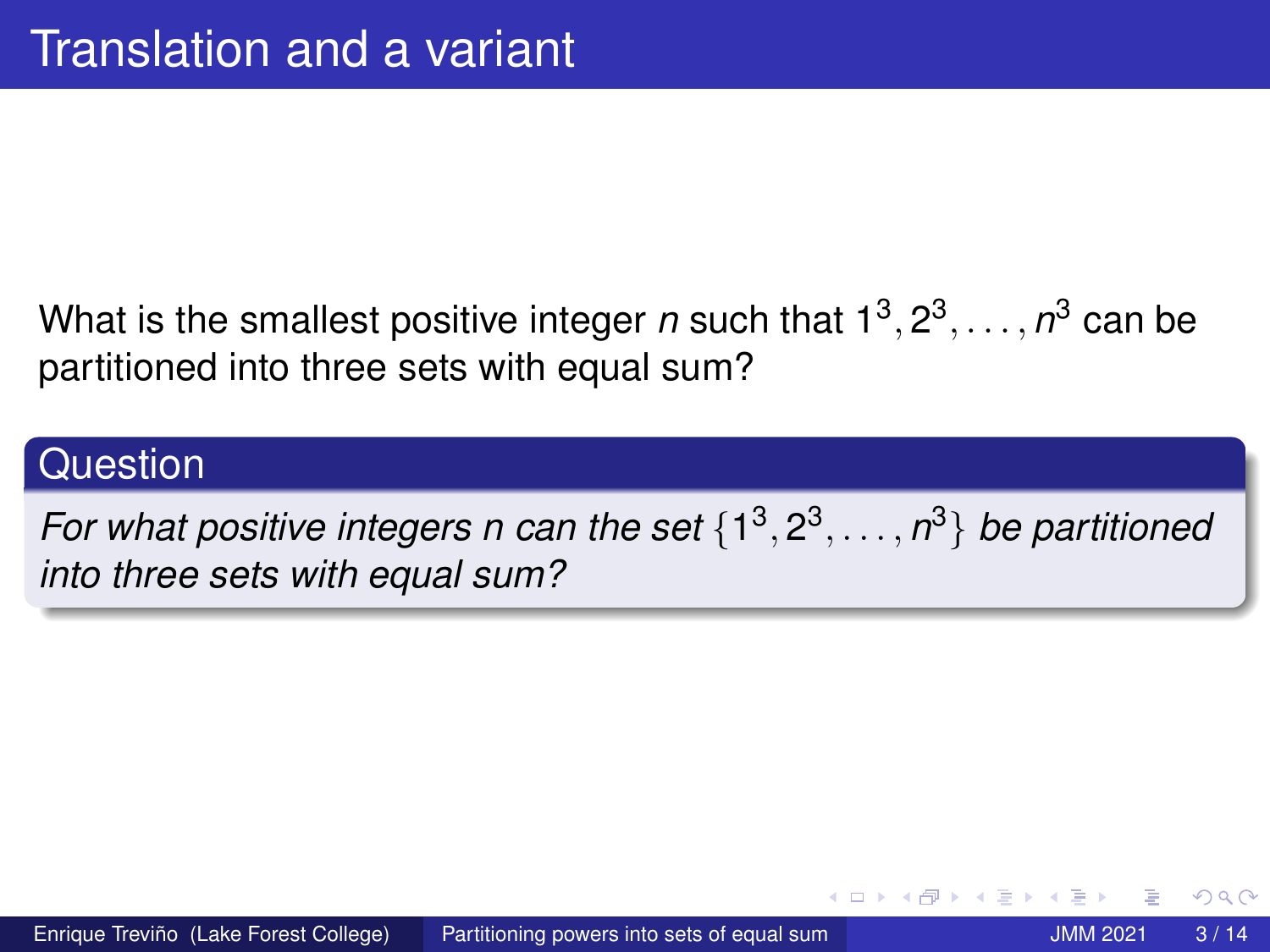# Thinking it through

A partition of the set {*n*, *n* − 1, *n* − 2, *n* − 3, *n* − 4, *n* − 5} into three sets of equal sum is

$$
\begin{array}{c|c} n & n-1 & n-2 \\ n-5 & n-4 & n-3 \end{array}
$$

If we square them, the quadratic and linear terms match, but not the constant terms. To make the constant terms match, we can include more numbers and permute.

*n n* − 1 *n* − 2 *n* − 5 *n* − 4 *n* − 3 *n* − 8 *n* − 6 *n* − 7 *n* − 9 *n* − 11 *n* − 10 *n* − 13 *n* − 14 *n* − 12 *n* − 16 *n* − 15 *n* − 17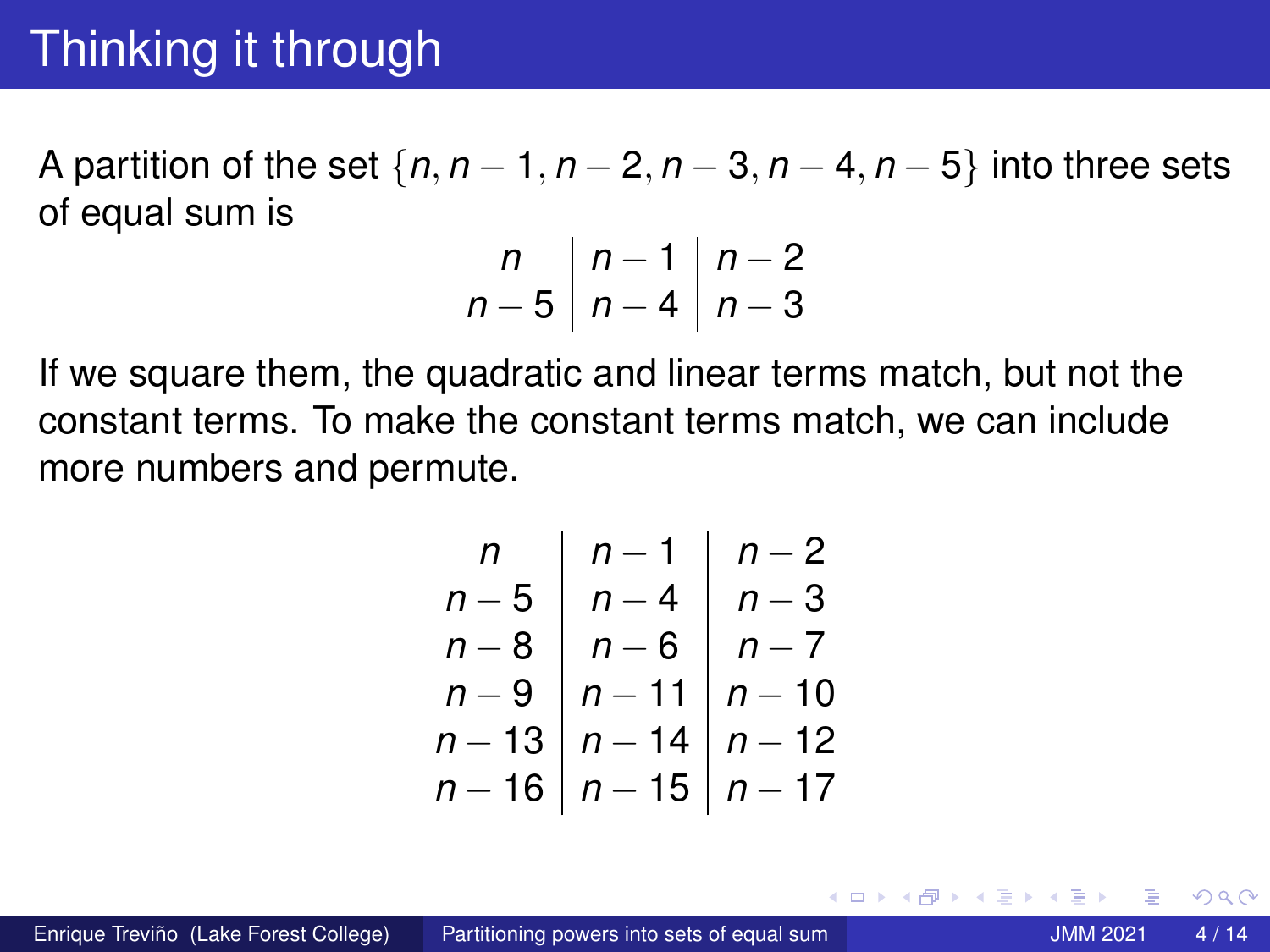#### <span id="page-4-0"></span>Theorem

*Any set of 54 consecutive cubes can be partitioned into three sets of equal sum.*

#### Generalization:

## **Theorem**

*Any* 2*m<sup>k</sup> consecutive k -th powers can be partitioned into m sets of equal sum.*

 $290$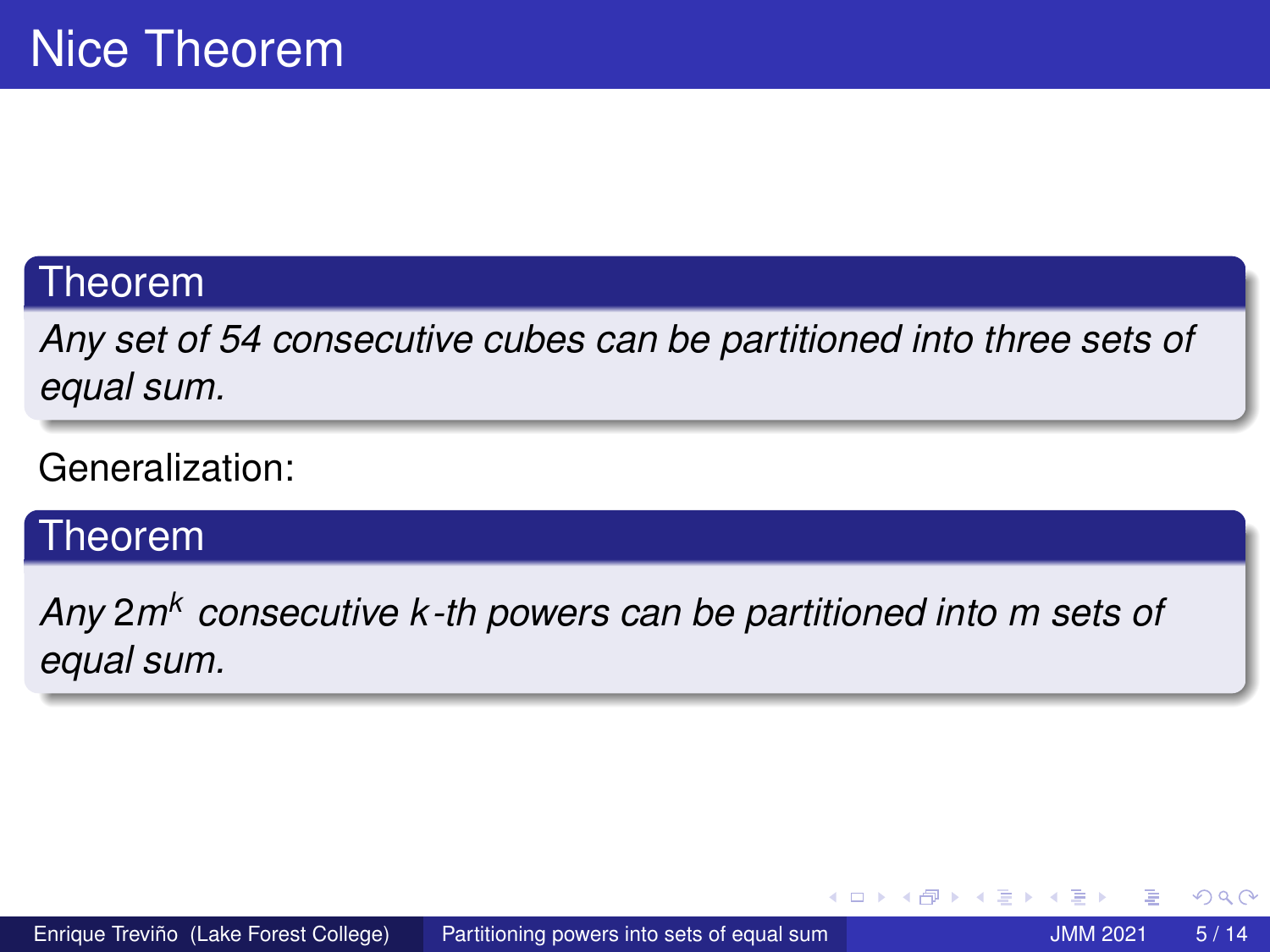# <span id="page-5-0"></span>Connecting to the Math Literature

The Prouhet-Tarry-Escott (PTE) problem asks to find integers *N*, and *a*<sup>*i*</sup> for  $i \in \{1, 2, ..., N\}, j \in \{1, 2, ..., m\}$  such that



The trivial PTE solutions are those for which there is an *i* and a  $j \neq i$ for which [th](#page-13-0)[e](#page-0-0) sets  $\{a_{i1}, a_{i2}, \ldots, a_{iN}\}, \{a_{i1}, a_{i2}, \ldots, a_{iN}\}\$  $\{a_{i1}, a_{i2}, \ldots, a_{iN}\}, \{a_{i1}, a_{i2}, \ldots, a_{iN}\}\$  $\{a_{i1}, a_{i2}, \ldots, a_{iN}\}, \{a_{i1}, a_{i2}, \ldots, a_{iN}\}\$  $\{a_{i1}, a_{i2}, \ldots, a_{iN}\}, \{a_{i1}, a_{i2}, \ldots, a_{iN}\}\$  $\{a_{i1}, a_{i2}, \ldots, a_{iN}\}, \{a_{i1}, a_{i2}, \ldots, a_{iN}\}\$  a[re](#page-0-0) the [sa](#page-13-0)[m](#page-0-0)[e.](#page-13-0)  $\Omega$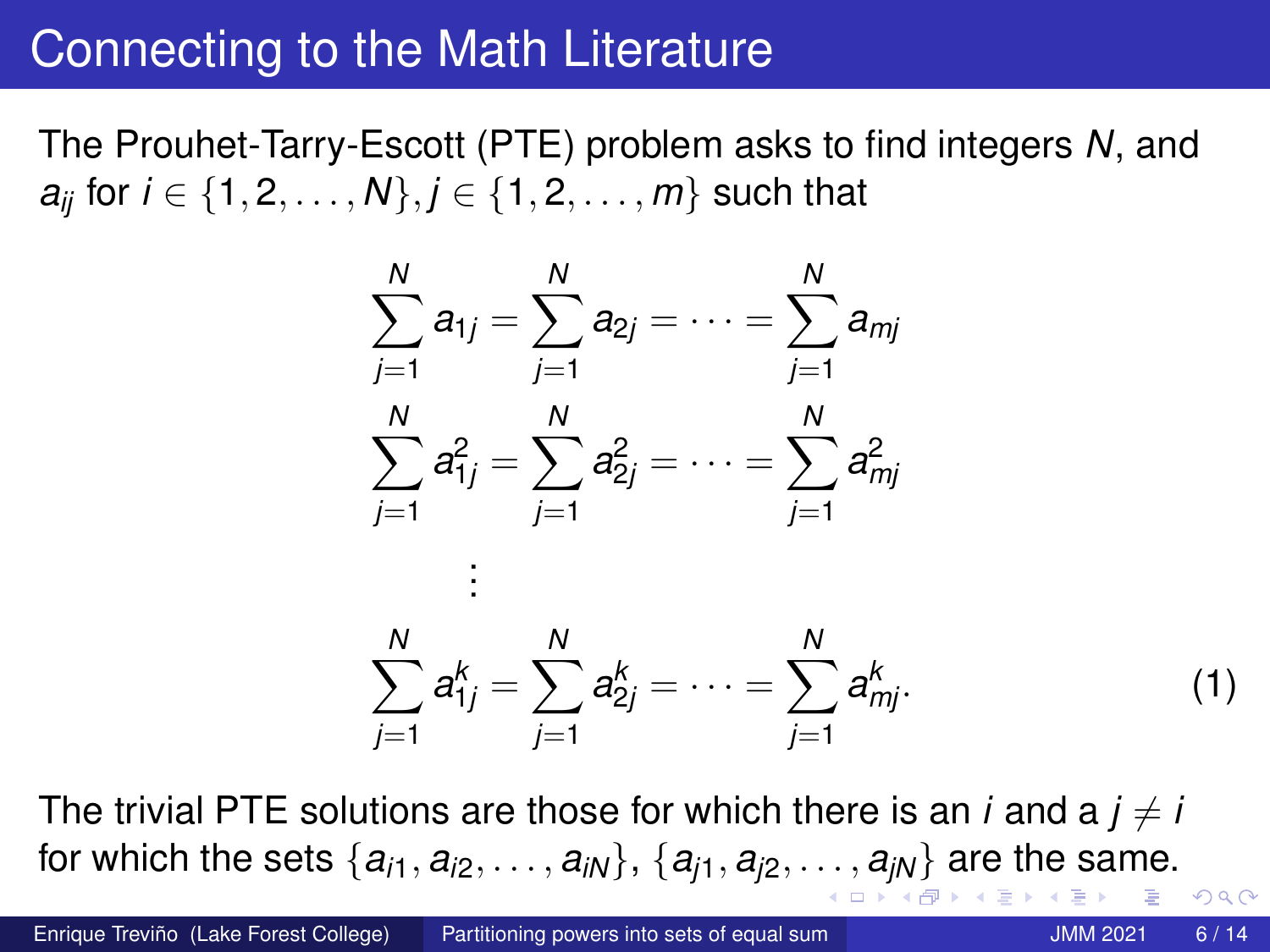<span id="page-6-0"></span>Let *P*(*k*, *m*) be the smallest positive integer *N* such that there is a nontrivial solution to PTE.

- $P(k, m) > k + 1$
- (Borwein-Ingalls)  $P(k, m) = k + 1$  for  $s < 10$  or  $s = 12$  and  $m = 2$ , or for  $k \in \{2, 3, 5\}$  for any *m*
- (Wright)

$$
P(k,m) \leq \begin{cases} \frac{k^2+4}{2} & \text{for } m=2\\ \frac{k^2+3}{2} & \text{for odd } k\\ \frac{k^2+k+2}{2} & \text{otherwise} \end{cases}
$$

Prouhet gave an explicit construction showing  $P(k, m) \le m^k$ .

 $\Omega$ 

 $\mathcal{A}$   $\overline{\mathcal{B}}$   $\rightarrow$   $\mathcal{A}$   $\overline{\mathcal{B}}$   $\rightarrow$   $\mathcal{A}$   $\overline{\mathcal{B}}$   $\rightarrow$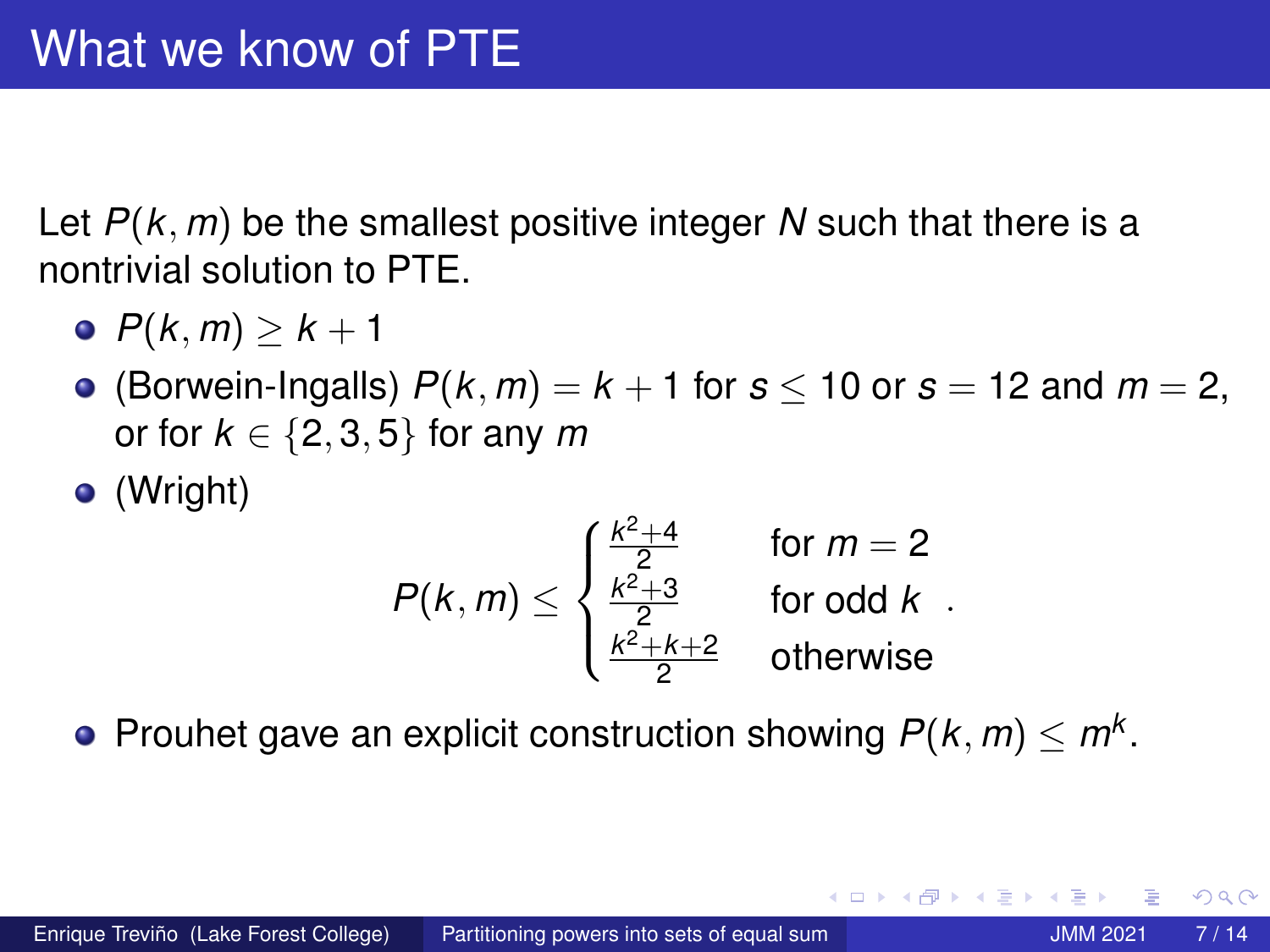#### Theorem

*There is an explicit construction showing*  $P(k, m) \leq 2m^{k-1}$ *.* 

 $\Omega$ 

4 0 8

4 ଲ ⊧

∋⇒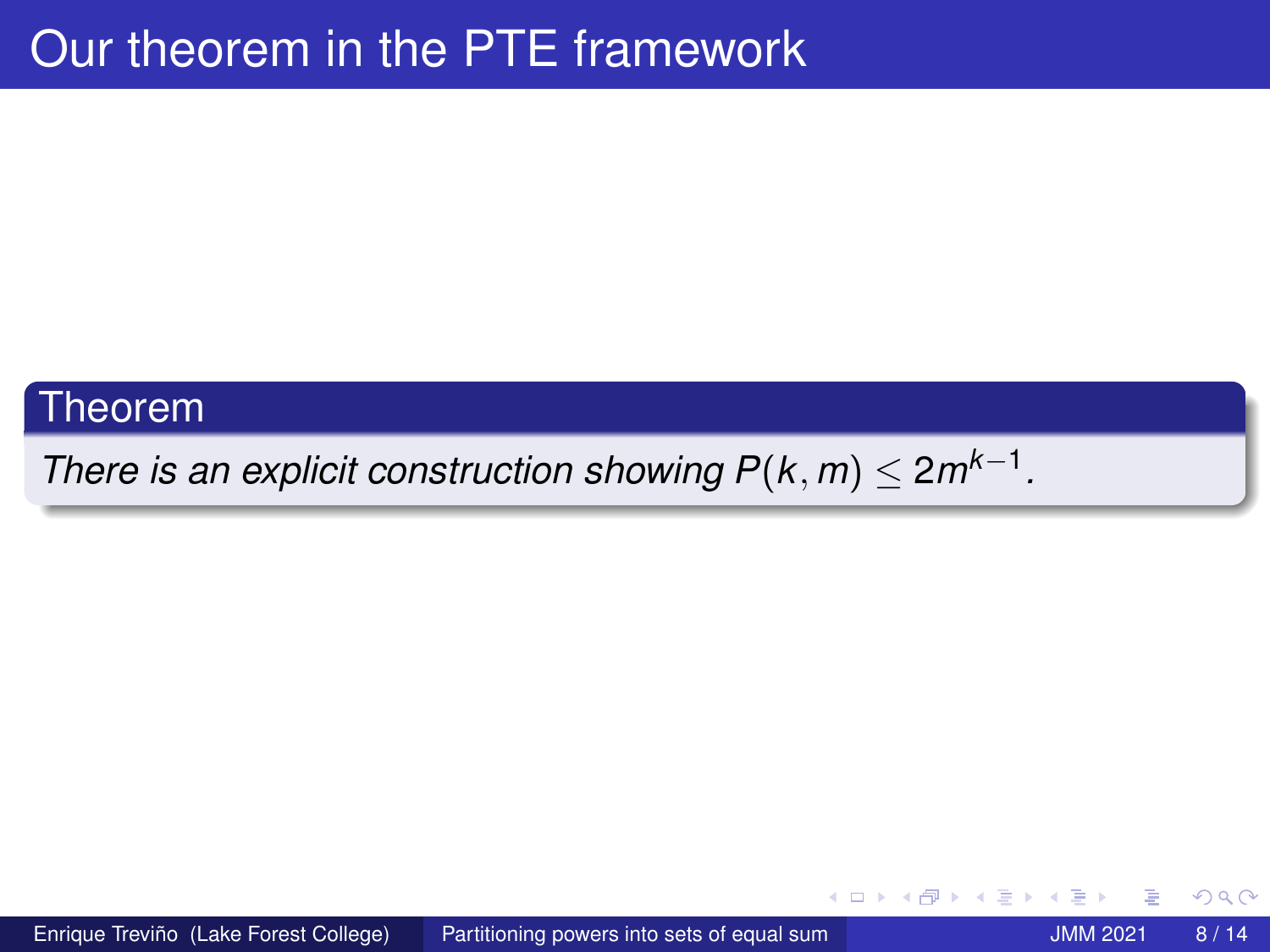- We need 1 $^3+2^3+\ldots+n^3$  to be a multiple of 3. Therefore *n* ≡ 0, 2 mod 3.
- We know that if it can be partitioned for *n* it can also be for  $n + 54$ .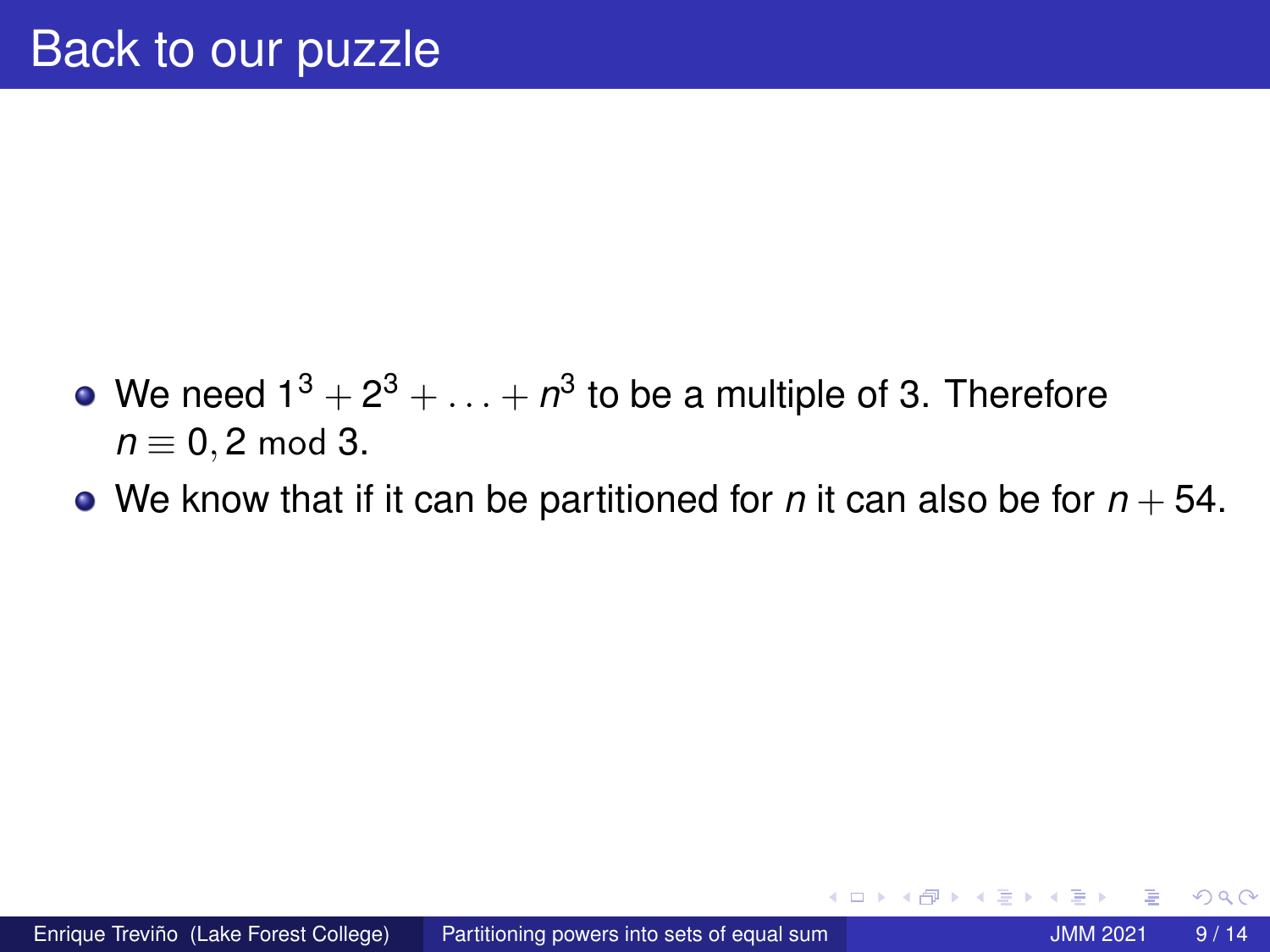# Searching for partitions

| n               | Partition                                                                                                                   |
|-----------------|-----------------------------------------------------------------------------------------------------------------------------|
| 23              | $\{3, 6, 10, 13, 18, 19, 21\}, \{1, 4, 7, 8, 12, 16, 20, 22\}, \{2, 5, 9, 11, 14, 15, 17, 23\}$                             |
| 26              | $\{4, 14, 19, 24, 26\}, \{2, 3, 5, 11, 15, 16, 18, 22, 25\}, \{1, 6, 7, 8, 9, 10, 12, 13, 17, 20, 21, 23\}$                 |
| 27              | $\{11, 12, 21, 25, 27\}, \{7, 13, 14, 15, 17, 18, 22, 26\}, \{1, 2, 3, 4, 5, 6, 8, 9, 10, 16, 19, 20, 23, 24\}$             |
| $\overline{29}$ | $\{7, 12, 14, 19, 24, 25, 28\}, \{2, 6, 8, 17, 20, 23, 26, 27\}, \{1, 3, 4, 5, 9, 10, 11, 13, 15, 16, 18, 21, 22, 29\}$     |
| 30              | $\{4, 7, 8, 16, 19, 25, 26, 30\}, \{3, 5, 11, 14, 17, 20, 21, 23, 24, 27\}, \{1, 2, 6, 9, 10, 12, 13, 15, 18, 22, 28, 29\}$ |
| 32              | $\{16, 22, 25, 31, 32\}, \{2, 4, 5, 8, 11, 12, 17, 18, 19, 20, 23, 29, 30\},\$                                              |
|                 | $\{1, 3, 6, 7, 9, 10, 13, 14, 15, 21, 24, 26, 27, 28\}$                                                                     |
| 33              | $\{4, 13, 16, 21, 24, 26, 28, 33\}, \{1, 3, 6, 7, 10, 18, 20, 25, 27, 29, 31\},\$                                           |
|                 | $\{2, 5, 8, 9, 11, 12, 14, 15, 17, 19, 22, 23, 30, 32\}$                                                                    |
| 35              | $\{7, 17, 24, 25, 28, 32, 35\}, \{11, 18, 19, 20, 22, 29, 33, 34\},\$                                                       |
|                 | $\{1, 2, 3, 4, 5, 6, 8, 9, 10, 12, 13, 14, 15, 16, 21, 23, 26, 27, 30, 31\}$                                                |
| 36              | $\{5, 7, 10, 14, 22, 29, 31, 33, 35\}, \{1, 6, 12, 15, 16, 17, 18, 20, 24, 26, 27, 28, 36\},\$                              |
|                 | $\{2, 3, 4, 8, 9, 11, 13, 19, 21, 23, 25, 30, 32, 34\}$                                                                     |
| 38              | $\{5, 17, 21, 24, 29, 32, 35, 38\}, \{1, 6, 9, 10, 12, 13, 14, 15, 20, 31, 33, 36, 37\},\$                                  |
|                 | $\{2, 3, 4, 7, 8, 11, 16, 18, 19, 22, 23, 25, 26, 27, 28, 30, 34\}$                                                         |
| 39              | $\{6, 22, 25, 27, 36, 37, 39\}, \{2, 3, 4, 5, 8, 11, 12, 13, 16, 23, 26, 29, 30, 32, 33, 35\},\$                            |
|                 | $\{1, 7, 9, 10, 14, 15, 17, 18, 19, 20, 21, 24, 28, 31, 34, 38\}$                                                           |
| 41              | $\{2, 5, 18, 26, 27, 32, 35, 39, 41\}, \{10, 13, 20, 23, 24, 28, 31, 34, 38, 40\},\$                                        |
|                 | $\{1, 3, 4, 6, 7, 8, 9, 11, 12, 14, 15, 16, 17, 19, 21, 22, 25, 29, 30, 33, 36, 37\}$                                       |
| 42              | $\{2, 8, 9, 20, 24, 26, 35, 38, 39, 42\}, \{3, 4, 6, 7, 11, 12, 14, 15, 19, 21, 25, 36, 37, 40, 41\},\$                     |
|                 | $\{1, 5, 10, 13, 16, 17, 18, 22, 23, 27, 28, 29, 30, 31, 32, 33, 34\}$                                                      |
| 44              | $\{1, 2, 9, 20, 28, 31, 36, 38, 43, 44\}, \{4, 5, 8, 10, 11, 13, 15, 22, 25, 26, 27, 29, 32, 39, 40, 42\},\$                |
|                 | $\{3, 6, 7, 12, 14, 16, 17, 18, 19, 21, 23, 24, 30, 33, 34, 35, 37, 41\}$                                                   |
| 45              | $\{5, 10, 11, 19, 24, 27, 28, 29, 32, 34, 36, 40, 44\}, \{4, 9, 14, 15, 22, 23, 26, 30, 31, 37, 39, 41, 42\},\$             |
|                 | $\{1, 2, 3, 6, 7, 8, 12, 13, 16, 17, 18, 20, 21, 25, 33, 35, 38, 43, 45\}$                                                  |
| 47              | $\{16, 24, 25, 28, 34, 38, 43, 45, 47\}, \{5, 7, 10, 20, 21, 31, 35, 36, 37, 40, 42, 46\},\$                                |
|                 | $\{1, 2, 3, 4, 6, 8, 9, 11, 12, 13, 14, 15, 17, 18, 19, 22, 23, 26, 27, 29, 30, 32, 33, 39, 41, 44\}$                       |
| 48              | $\{8, 10, 12, 19, 22, 24, 25, 27, 32, 36, 37, 39, 45, 48\}, \{2, 3, 5, 6, 9, 11, 18, 20, 23, 29, 40, 41, 42, 46, 47\},\$    |
|                 | $\{1, 4, 7, 13, 14, 15, 16, 17, 21, 26, 28, 30, 31, 33, 34, 35, 38, 43, 44\}$                                               |
|                 | KED KAPD KED KED E YORG                                                                                                     |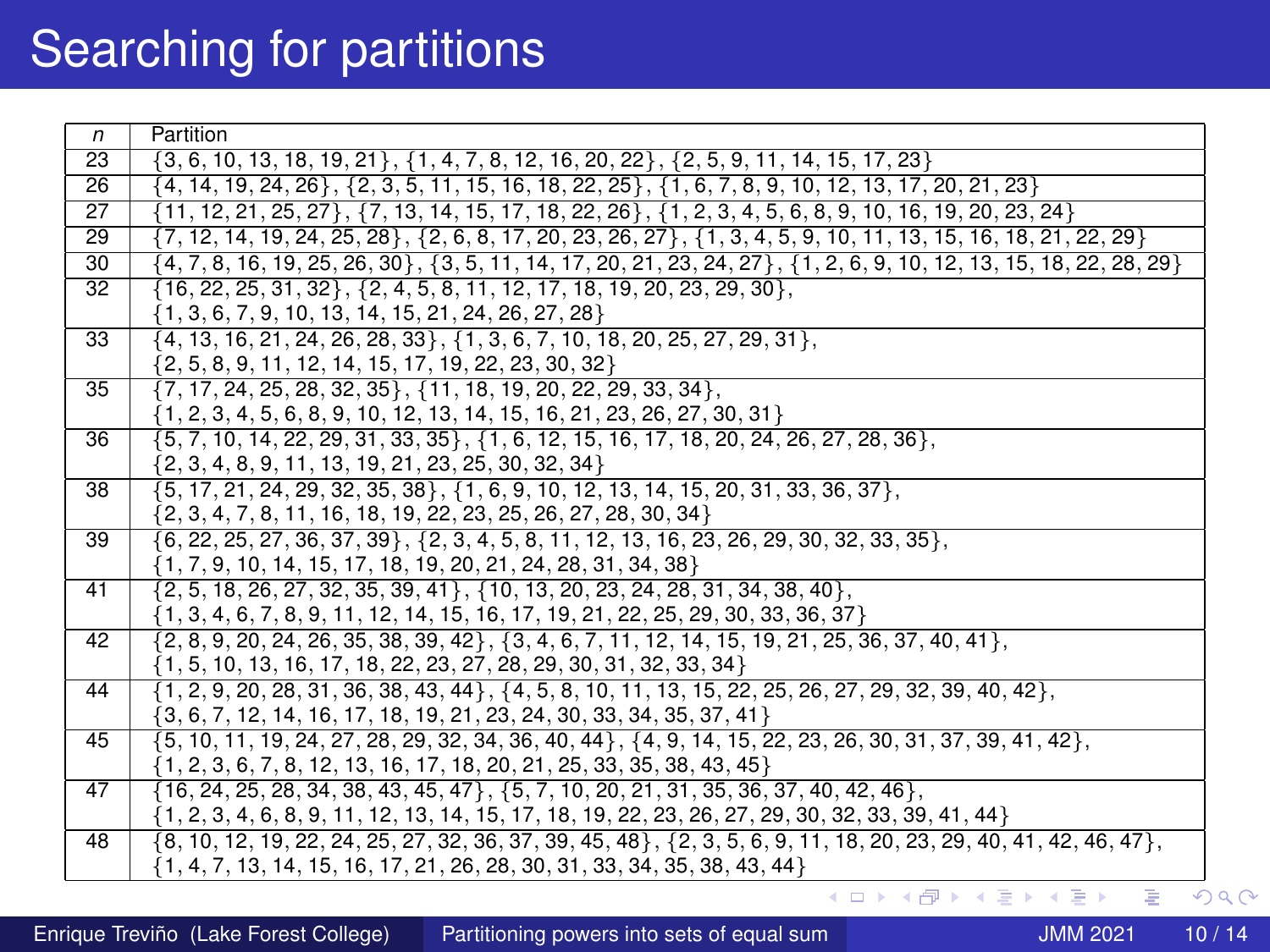| $\mathsf{n}$ | Partition                                                                                                                     |
|--------------|-------------------------------------------------------------------------------------------------------------------------------|
| 50           | $\{6, 12, 16, 28, 33, 36, 41, 42, 43, 45, 49\}, \{1, 2, 9, 18, 19, 20, 22, 25, 27, 29, 30, 31, 34, 35, 37, 39, 46, 47\},\$    |
|              | $\{3, 4, 5, 7, 8, 10, 11, 13, 14, 15, 17, 21, 23, 24, 26, 32, 38, 40, 44, 48, 50\}$                                           |
| 51           | $\{2, 8, 11, 15, 20, 26, 32, 37, 42, 44, 45, 47, 49\}$ , $\{3, 14, 16, 22, 25, 28, 30, 31, 34, 35, 38, 43, 50, 51\}$          |
|              | $\{1, 4, 5, 6, 7, 9, 10, 12, 13, 17, 18, 19, 21, 23, 24, 27, 29, 33, 36, 39, 40, 41, 46, 48\}$                                |
| 53           | $\{4, 6, 13, 17, 18, 21, 30, 32, 46, 47, 49, 51, 53\}, \{3, 8, 24, 25, 27, 31, 36, 38, 42, 44, 45, 48, 52\},\$                |
|              | $\{1, 2, 5, 7, 9, 10, 11, 12, 14, 15, 16, 19, 20, 22, 23, 26, 28, 29, 33, 34, 35, 37, 39, 40, 41, 43, 50\}$                   |
| 54           | $\{17, 22, 38, 39, 47, 48, 49, 51, 52\}, \{4, 5, 18, 24, 26, 33, 36, 40, 42, 43, 45, 53, 54\},\$                              |
|              | $\{1, 2, 3, 6, 7, 8, 9, 10, 11, 12, 13, 14, 15, 16, 19, 20, 21, 23, 25, 27, 28, 29, 30, 31, 32, 34, 35, 37, 41, 44, 46, 50\}$ |
| 56           | $\{3, 5, 8, 11, 16, 23, 26, 27, 30, 31, 32, 38, 43, 44, 45, 47, 52, 53\},$                                                    |
|              | $\{2, 6, 7, 9, 10, 12, 13, 17, 18, 19, 20, 21, 22, 24, 25, 29, 33, 35, 40, 41, 46, 48, 54, 55\}$                              |
|              | $\{7, 31, 40, 52, 53, 55, 56, 57\}$                                                                                           |
| 57           | $\{2, 3, 12, 13, 17, 18, 20, 22, 23, 25, 26, 27, 29, 32, 36, 38, 39, 41, 42, 43, 47, 48, 54\},\$                              |
|              | $\{1, 4, 5, 6, 8, 9, 10, 11, 14, 15, 16, 19, 21, 24, 28, 30, 33, 34, 35, 37, 44, 45, 46, 49, 50, 51\}$                        |
|              | $\{1, 2, 6, 9, 10, 18, 23, 27, 37, 38, 43, 46, 55, 56, 57, 58\},\$                                                            |
| 59           | $\{3, 4, 5, 11, 13, 15, 17, 20, 30, 33, 34, 35, 36, 44, 48, 50, 53, 54, 59\}$                                                 |
|              | $\{7, 8, 12, 14, 16, 19, 21, 22, 24, 25, 26, 28, 29, 31, 32, 39, 40, 41, 42, 45, 47, 49, 51, 52\}$                            |
|              | $\{14, 16, 23, 26, 30, 31, 32, 35, 38, 40, 42, 43, 44, 47, 50, 56, 57\}$                                                      |
| 60           | $\{1, 2, 3, 5, 7, 11, 13, 15, 19, 21, 29, 33, 36, 37, 45, 49, 53, 55, 58, 60\},\$                                             |
|              | $\{4, 6, 8, 9, 10, 12, 17, 18, 20, 22, 24, 25, 27, 28, 34, 39, 41, 46, 48, 51, 52, 54, 59\}$                                  |
|              | $\{2, 4, 7, 9, 11, 21, 30, 31, 48, 50, 51, 57, 58, 60, 62\},$                                                                 |
| 62           | $\{1, 3, 8, 10, 15, 18, 19, 22, 29, 33, 39, 42, 47, 49, 52, 53, 54, 56, 59\},\$                                               |
|              | {5, 6, 12, 13, 14, 16, 17, 20, 23, 24, 25, 26, 27, 28, 32, 34, 35, 36, 37, 38, 40, 41, 43, 44, 45, 46, 55, 61}                |
|              | $\{1, 4, 5, 8, 15, 23, 24, 29, 35, 42, 46, 51, 53, 55, 58, 60, 61\},\$                                                        |
| 63           | $\{7, 10, 11, 12, 14, 17, 18, 21, 28, 33, 34, 37, 38, 39, 40, 44, 47, 48, 49, 52, 59, 62\},\$                                 |
|              | $\{2, 3, 6, 9, 13, 16, 19, 20, 22, 25, 26, 27, 30, 31, 32, 36, 41, 43, 45, 50, 54, 56, 57, 63\}$                              |

∍

 $299$ 

**K ロ ⊁ K 倒 ≯ K 差 ≯ K**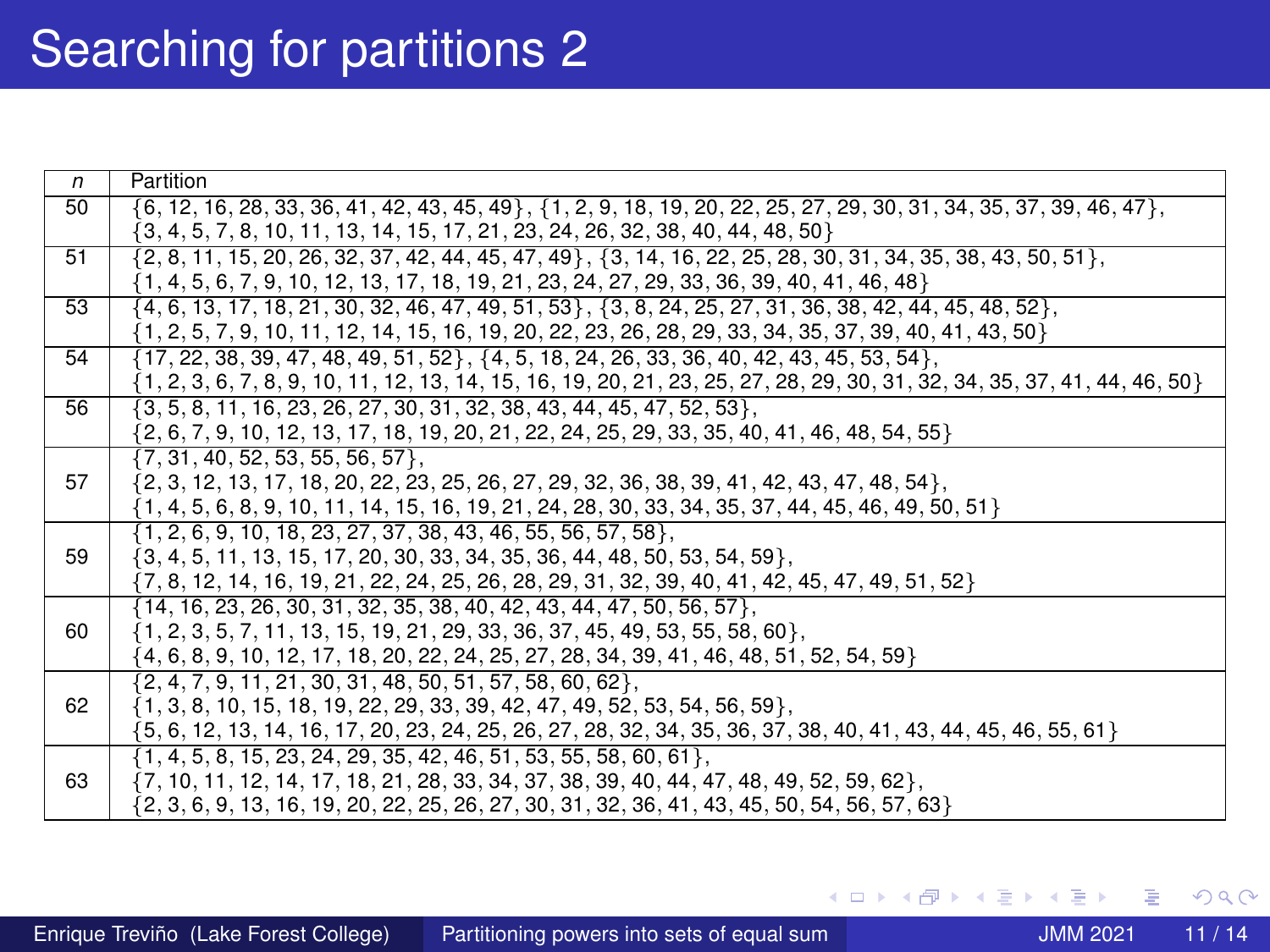| $\mathsf{n}$ | Partition                                                                                                                                                                             |
|--------------|---------------------------------------------------------------------------------------------------------------------------------------------------------------------------------------|
|              | $\{1, 7, 8, 18, 22, 25, 27, 32, 38, 40, 48, 50, 52, 55, 63, 64, 65\}$                                                                                                                 |
| 65           | $\{2, 4, 6, 11, 14, 15, 16, 19, 21, 28, 30, 34, 37, 39, 41, 43, 49, 56, 58, 59, 61, 62\},\$                                                                                           |
|              | $\{3, 5, 9, 10, 12, 13, 17, 20, 23, 24, 26, 29, 31, 33, 35, 36, 42, 44, 45, 46, 47, 51, 53, 54, 57, 60\}$                                                                             |
|              | $\{3, 7, 9, 13, 17, 18, 23, 31, 34, 41, 46, 49, 53, 55, 58, 61, 62, 65\}$                                                                                                             |
| 66           | $\{2, 4, 6, 8, 14, 20, 24, 29, 32, 36, 37, 38, 40, 47, 48, 54, 59, 60, 63, 66\},\$                                                                                                    |
|              | $\{1, 5, 10, 11, 12, 15, 16, 19, 21, 22, 25, 26, 27, 28, 30, 33, 35, 39, 42, 43, 44, 45, 50, 51, 52, 56, 57, 64\}$                                                                    |
|              | $\{1, 2, 6, 7, 13, 33, 36, 37, 41, 48, 54, 55, 57, 58, 62, 64, 68\},\$                                                                                                                |
| 68           | $\{3, 5, 11, 16, 17, 20, 22, 23, 25, 26, 27, 32, 38, 42, 47, 49, 50, 51, 52, 59, 60, 63, 66\},$                                                                                       |
|              | {4, 8, 9, 10, 12, 14, 15, 18, 19, 21, 24, 28, 29, 30, 31, 34, 35, 39, 40, 43, 44, 45, 46, 53, 56, 61, 65, 67}                                                                         |
|              | $\{1, 6, 7, 28, 33, 38, 39, 40, 55, 57, 60, 63, 65, 67, 68\},\$                                                                                                                       |
| 69           | $\{3, 4, 9, 14, 15, 20, 21, 22, 24, 25, 30, 31, 32, 35, 45, 49, 58, 61, 62, 64, 66, 69\}$                                                                                             |
|              | $\{2, 5, 8, 10, 11, 12, 13, 16, 17, 18, 19, 23, 26, 27, 29, 34, 36, 37, 41, 42, 43, 44, 46,$                                                                                          |
|              | 47, 48, 50, 51, 52, 53, 54, 56, 59}                                                                                                                                                   |
|              | $\{2, 8, 14, 18, 20, 22, 31, 35, 37, 39, 43, 46, 47, 51, 53, 55, 57, 61, 62, 66, 67\},\$                                                                                              |
| 71           | $\{4, 5, 9, 10, 11, 13, 17, 24, 26, 28, 30, 33, 38, 41, 44, 49, 52, 56, 58, 63, 64, 70, 71\}$                                                                                         |
|              | $\{1, 3, 6, 7, 12, 15, 16, 19, 21, 23, 25, 27, 29, 32, 34, 36, 40, 42, 45, 48, 50, 54, 59, 60, 65, 68, 69\}$                                                                          |
| 72           | $\{1, 2, 3, 5, 10, 17, 25, 26, 34, 38, 46, 49, 52, 54, 55, 56, 59, 61, 62, 68, 69\}$                                                                                                  |
|              | $\{4, 7, 12, 14, 15, 20, 23, 24, 28, 29, 33, 40, 41, 48, 50, 51, 53, 57, 58, 60, 66, 67, 70\},\$                                                                                      |
|              | $\{6, 8, 9, 11, 13, 16, 18, 19, 21, 22, 27, 30, 31, 32, 35, 36, 37, 39, 42, 43, 44, 45, 47, 63, 64, 65, 71, 72\}$                                                                     |
| 74           | $\{1, 2, 4, 8, 9, 18, 21, 22, 27, 29, 46, 47, 50, 52, 56, 57, 64, 67, 70, 72, 73\}$<br>$\{5, 6, 10, 11, 12, 13, 14, 17, 32, 33, 34, 43, 44, 48, 49, 51, 53, 62, 63, 65, 66, 68, 74\}$ |
|              | $\{3, 7, 15, 16, 19, 20, 23, 24, 25, 26, 28, 30, 31, 35, 36, 37, 38, 39, 40, 41, 42, 45, 54, 55, 58, 59, 60, 61, 69, 71\}$                                                            |
|              | $\{1, 2, 3, 6, 7, 12, 13, 17, 25, 26, 40, 43, 48, 57, 59, 60, 64, 71, 72, 73, 75\}$                                                                                                   |
| 75           | $\{4, 9, 19, 20, 23, 24, 28, 34, 37, 38, 46, 47, 49, 50, 51, 54, 55, 56, 61, 63, 65, 69, 70\},$                                                                                       |
|              | {5, 8, 10, 11, 14, 15, 16, 18, 21, 22, 27, 29, 30, 31, 32, 33, 35, 36, 39, 41, 42, 44, 45, 52, 53, 58, 62, 66, 67, 68, 74}                                                            |
|              | $\{1, 6, 11, 12, 20, 31, 40, 42, 43, 45, 46, 54, 62, 67, 69, 72, 74, 76, 78\},\$                                                                                                      |
| 78           | $\{2, 3, 4, 5, 7, 9, 22, 33, 37, 38, 48, 49, 51, 52, 55, 59, 63, 64, 71, 73, 75, 77\}$                                                                                                |
|              | {8, 10, 13, 14, 15, 16, 17, 18, 19, 21, 23, 24, 25, 26, 27, 28, 29, 30, 32, 34, 35, 36, 39, 41, 44, 47,                                                                               |
|              | 50, 53, 56, 57, 58, 60, 61, 65, 66, 68, 70}                                                                                                                                           |
|              |                                                                                                                                                                                       |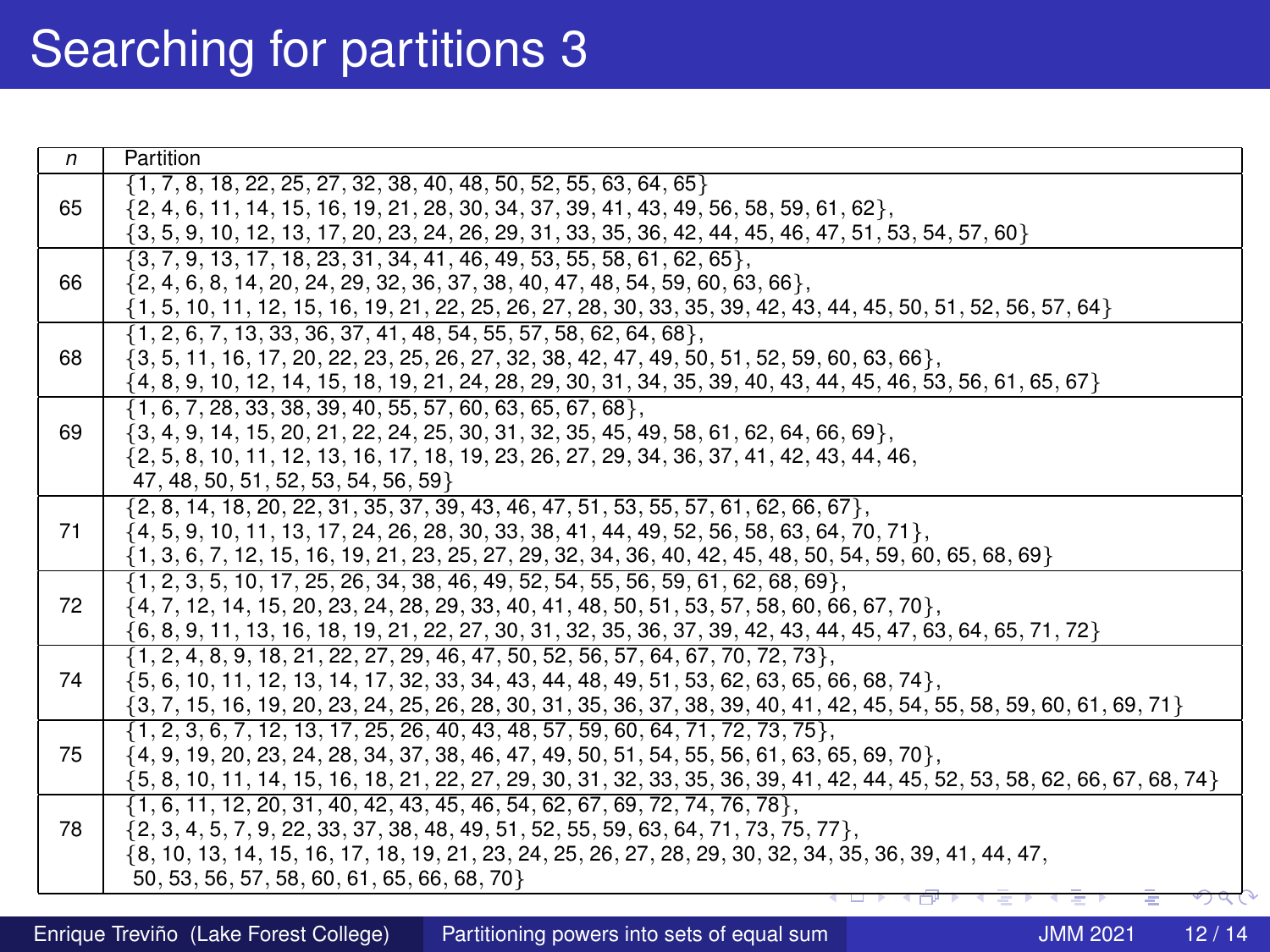#### Theorem

*The*  $\{1^3, 2^3, \ldots, n^3\}$  *can be partitioned into three sets of equal sum if and only if n* = 23 *or n* > 26 *with n*  $\equiv$  0, 2 mod 3.

#### Theorem

- <sup>1</sup> *The first n cubes can be partitioned into two sets of equal sum if and only if n*  $> 12$  *and n*  $\equiv$  0, 3 mod 4.
- <sup>2</sup> *The first n squares can be partitioned into two sets of equal sum if and only if n*  $> 7$  *and n*  $\equiv$  0, 3 mod 4.
- <sup>3</sup> *The first n squares can be partitioned into three sets of equal sum if and only if n*  $> 18$  *and n*  $\equiv$  0, 4, 8 mod 9.

 $299$ 

K ロ ▶ K 御 ▶ K 君 ▶ K 君